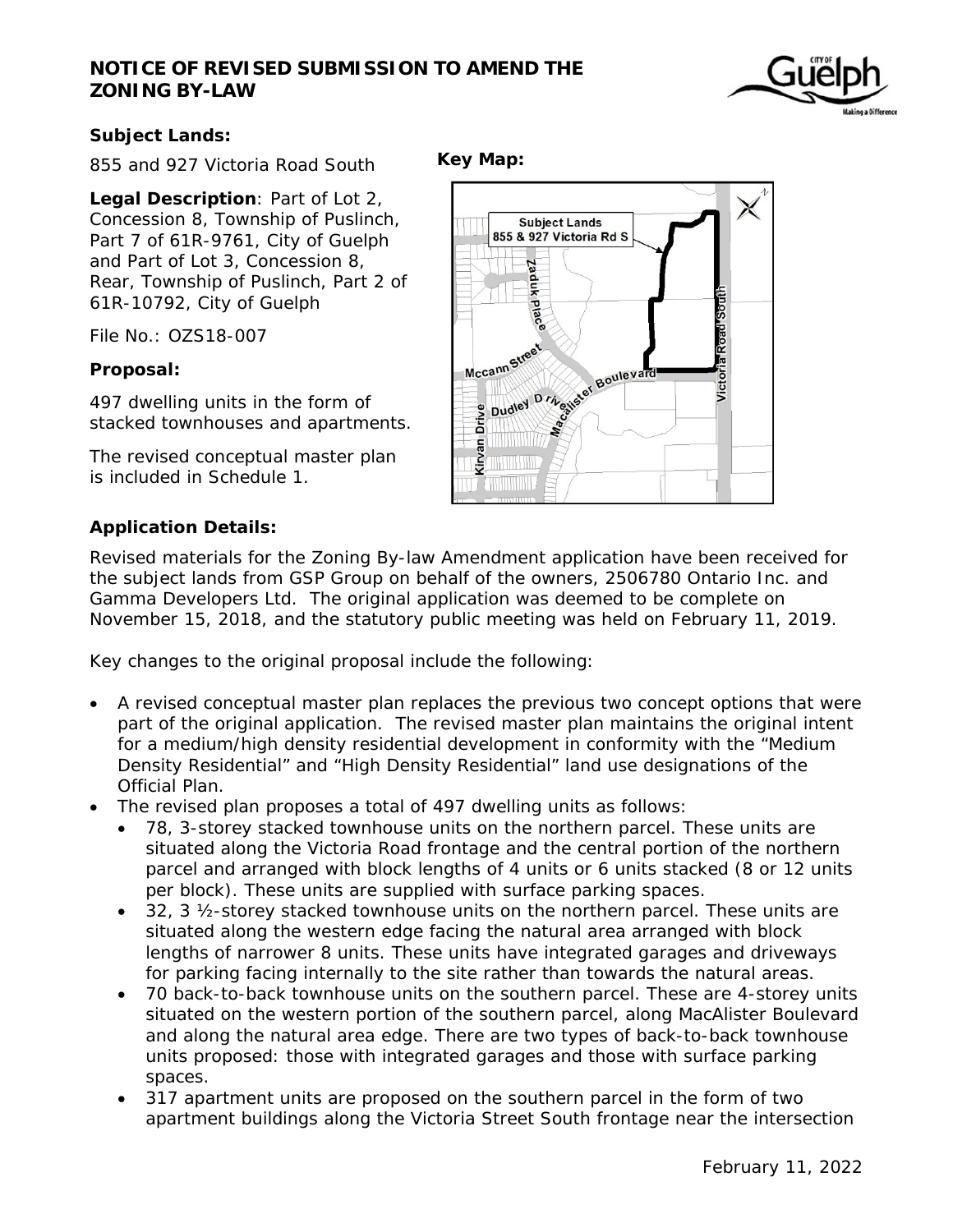with MacAlister Boulevard. The buildings are massed as a 10-storey portion lining the Victoria frontage and dropping to an 8-storey portion in an "L" configuration, all of which sits atop a podium base of 3-storeys. The podium contains an abovegrade parking garage providing most of the parking for residents as well as apartment units along the edges. The podium rooftop and 8th storey rooftop contain common amenity areas for resident use.

- A total of 572 surface and structured parking spaces are provided on the subject lands.
- The revised plan maintains a series of larger and smaller shared outdoor common amenity areas distributed across the site.
- The revised plan maintains the location of the previous two public street connections as presented in the original proposal. The connection to Victoria Road South is located on the northern end of the subject lands to maximize spacing to the intersection with Macalister Boulevard. This Victoria Road South site access is now proposed as a fullmoves intersection for ingress and egress to the site. The connection to MacAlister Boulevard is aligned with the existing median break. The MacAlister Boulevard access continues to be a full-moves intersection.

The purpose of the Zoning By-law Amendment application is to change the zoning from the "Agricultural" (A) Zone in the Township of Puslinch Zoning By-law 19/85 to the "Specialized Residential Cluster Townhouse" (R.3A-?) Zone, "Specialized High Density Apartment" (R.4B-?) Zone and the "Conservation Land" (P.1) Zone of the City of Guelph's Zoning By-law (1995)-14864. Site-specific zoning regulations have been requested to the "Residential Cluster Townhouse" (R.3A) Zone and to the "High Density Apartment" (R.4B) Zone to facilitate this proposal. Further details on the site-specific zoning regulations requested can be found in the documents submitted with the revised submission.

Revised documents relating to this planning application are available online at guelph.ca/development. Alternate document formats are available upon request.

For additional information please contact the planner managing the file:

Lindsay Sulatycki, Senior Development Planner Planning and Building Services Phone: 519-822-1260, ext. 3313 TTY: 519-826-9771 Email: lindsay.sulatycki@guelph.ca

## **Other Applications**

The subject lands are not subject to any other application under the Planning Act.

#### **To submit written comments:**

You can submit written comments any time via email to lindsay.sulatycki@guelph.ca or by mail to Lindsay Sulatycki, Planning and Building Services, 1 Carden Street, Guelph ON N1H 3A1 or place them in the mail slot beside the main entrance to City Hall.

#### **Appeals Information:**

If a person or public body would otherwise have an ability to appeal the decision of the Council of the City of Guelph to the Ontario Land Tribunal but the person or public body does not make oral submissions at a public meeting or make written submissions to the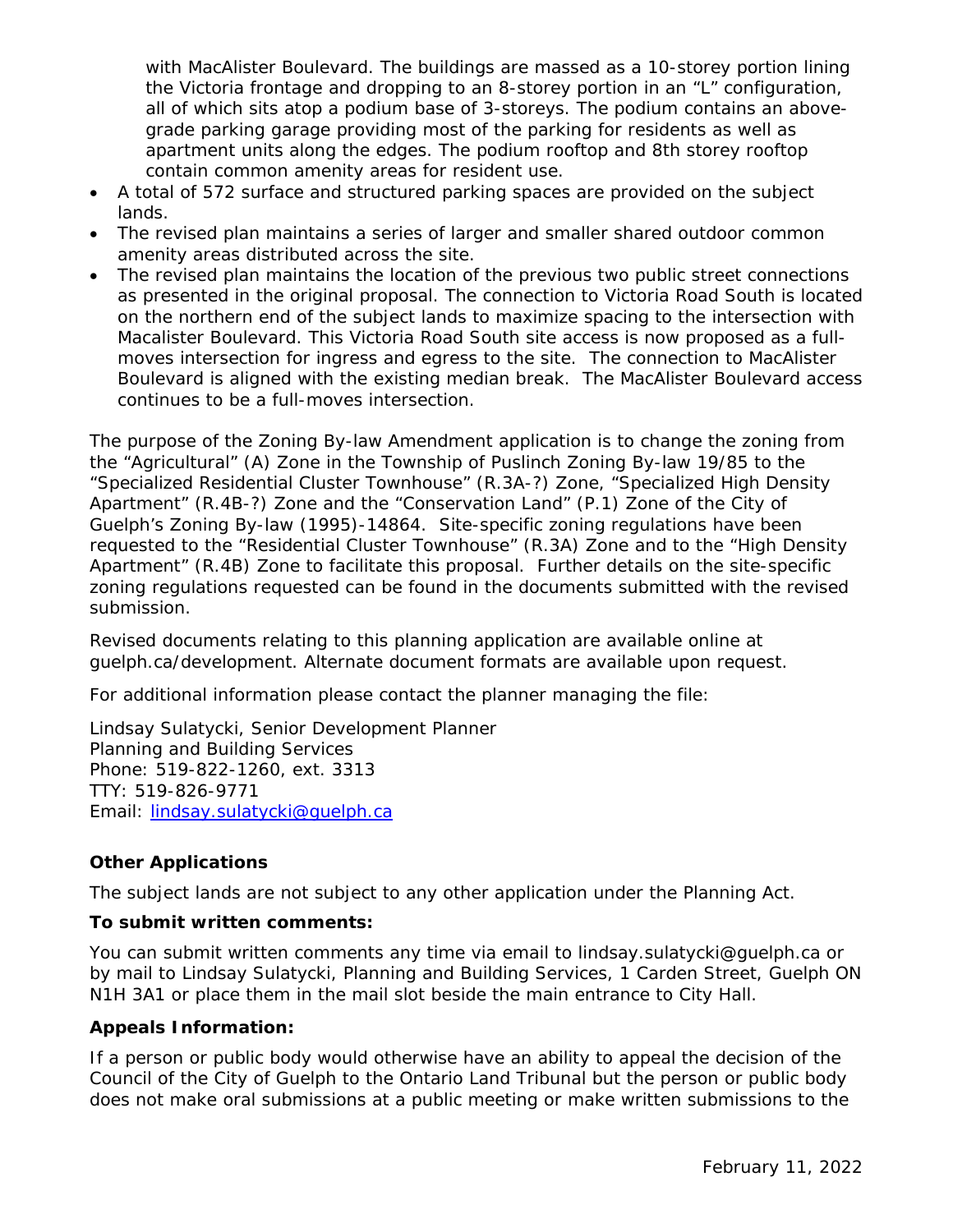City of Guelph before the by-law is passed, the person or public body is not entitled to appeal the decision.

If a person or public body does not make oral submissions at a public meeting or make written submissions to the City of Guelph before the by-law is passed, the person or public body may not be added as a party to the hearing of an appeal before the Ontario Land Tribunal unless, in the opinion of the Tribunal, there are reasonable grounds to do so.

#### **Requirement for Owners of Multi-tenant Buildings**

Upon receiving this Notice, owners of multi-tenant buildings with seven (7) or more residential units are asked to post this Notice of Revised Submission in a location that is clearly visible to all tenants (i.e., building or community notice board).

## **Notice of Collection of Personal Information:**

Personal information is being collected in order to gather feedback and communicate with interested parties regarding this development proposal. Comments provided are considered a public record and may be posted on the City's website or made public upon request.

This information is collected under the authority of the Planning Act, R.S.O. 1990, cP.13. Questions about this collection should be directed to the Information and Access Coordinator at 519-822-1260 extension 2349 or privacy@quelph.ca.

#### **Accessibility:**

Alternative accessible formats are available by contacting planning@guelph.ca or TTY 519-826-9771.